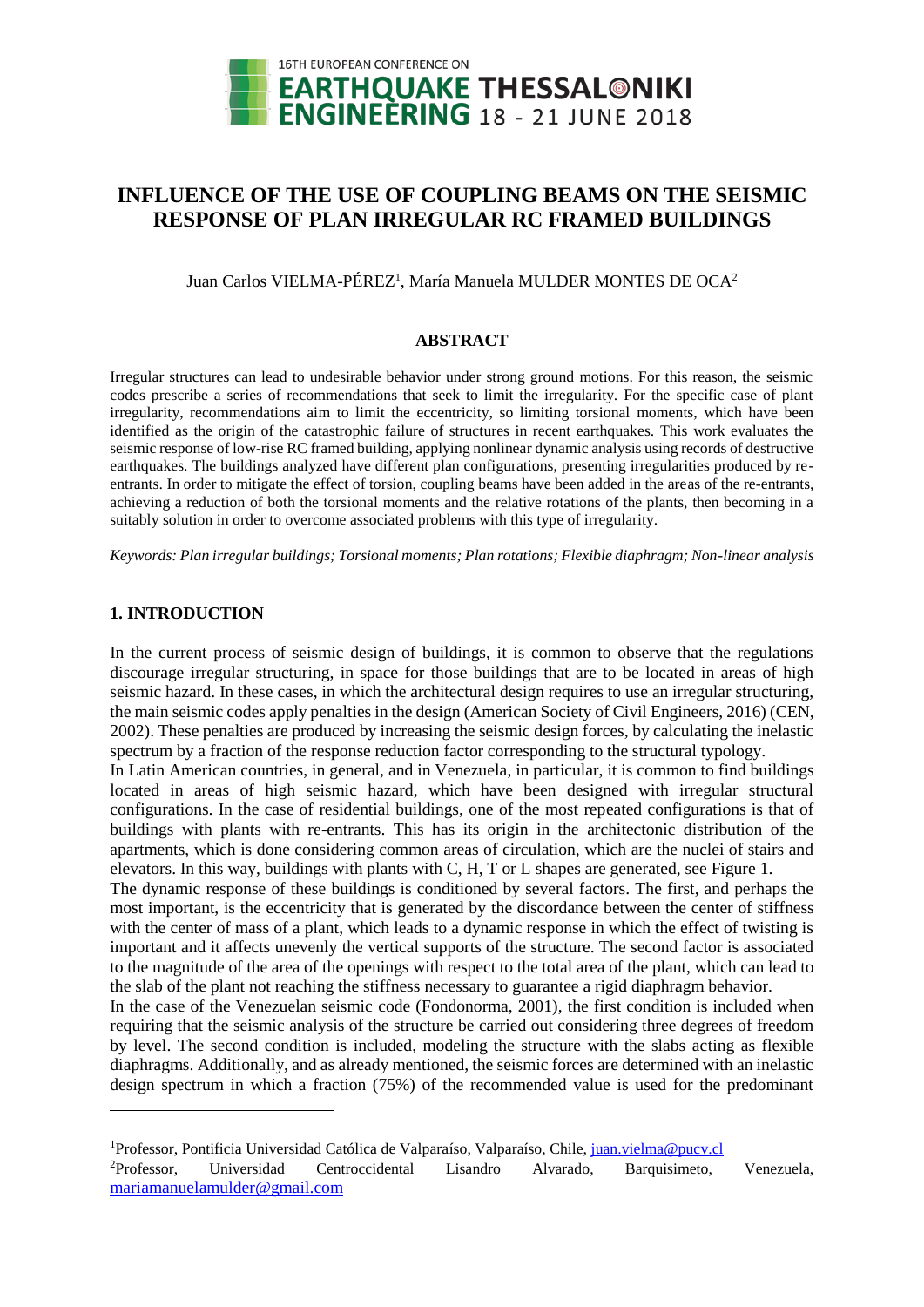structural typology, depending on the % of the relative area of the reentrant.

This paper presents a review of these normative procedures, with the objective of evaluating them based on the results of the torsional behavior obtained through non-linear analysis. To this end, a group of reinforced concrete buildings has been designed, with different plant configurations, to which has been applied conventional static non-linear analysis (Pushover Analysis), obtaining in each step of loading the set of values of the torsional moments and the evolution of the rotations of the center of mass.



Figure 1. Example of plan-irregular residential buildings (H-shape)

# **2. CODE PRESCRIPTIONS**

The current version of the Venezuelan seismic code (Fondonorma, 2001) considers the following characteristics of irregularity in plan for the buildings (in parentheses there is the identification of the irregularity according to the code):

# *2.1 High eccentricity (b.1)*

It happens when at some level the distance between the center of mass and the center of stiffness exceeds by 20% the radius of inertial rotation.

# *2.2 High torsional risk (b.2)*

If at any level one of the following situations occurs:

- The torsional radius of gyration is less than 50% of the stiffness radius of gyration (b.2.i).
- The distance between the center of mass and the center of stiffness exceeds 30% of the torsional radius of gyration in any of the directions of analysis (b.2.ii).

# *2.3 Non-orthogonal structural system (b.3)*

This situation occurs when the planes of the structural system are not parallel to the main axis in a specific direction.

# *2.4 Flexible diaphragm (b.4)*

the existence of a flexible diaphragm should be considered when one of the following situations occurs: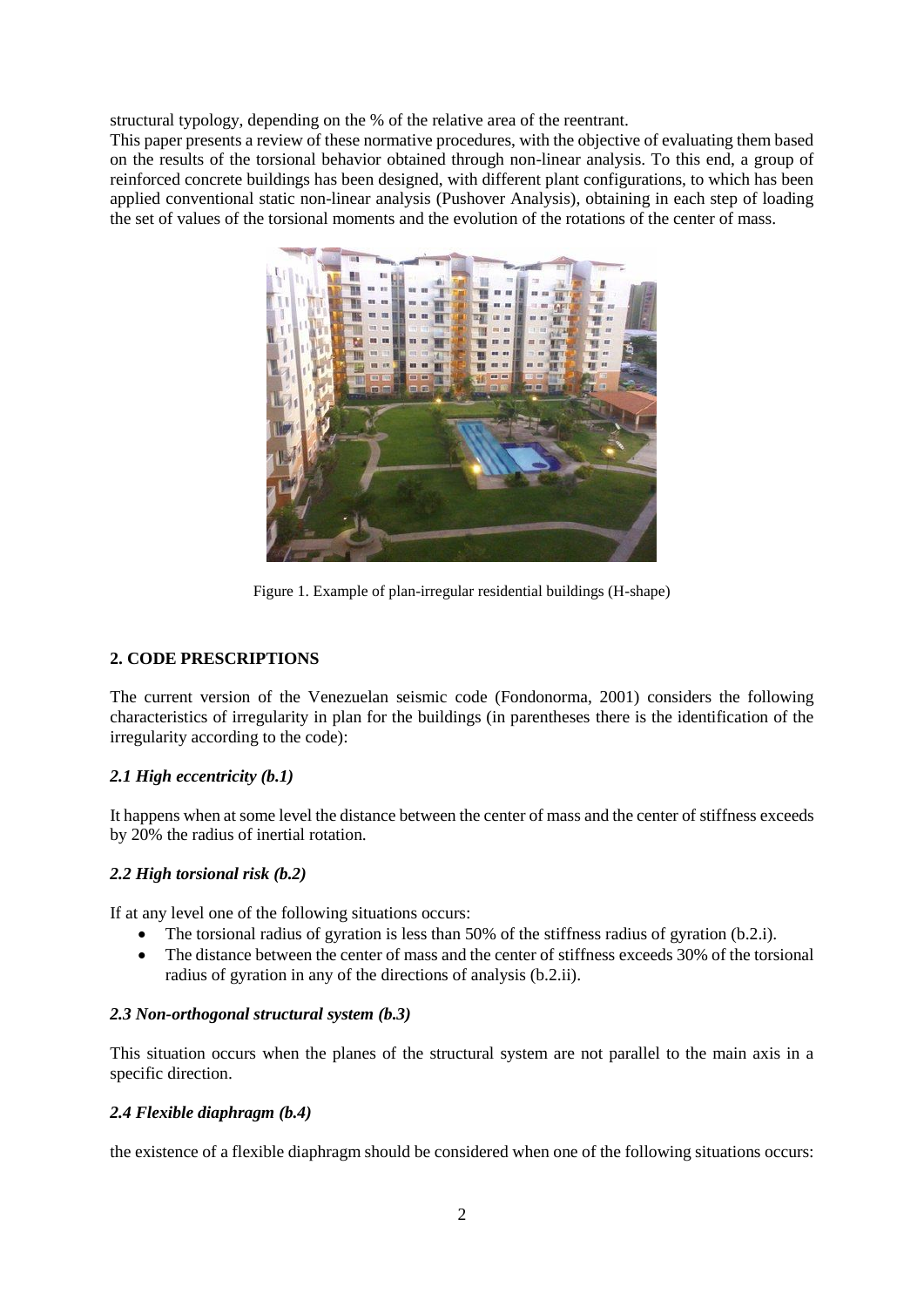- When the stiffness in the plane of the slab is less than the equivalent stiffness of a slab 4 cm thick  $(b.4.i)$ .
- When a significant number of levels of the building have reentrant, whose smaller dimension is greater than or equal to 40% of the smallest dimension of the rectangle that inscribes the projection of the floor of the building, or when the area of the reentrant is greater than or equal to the 30% of the total area of the rectangle that inscribes the building floor (b.4.ii).
- When the sum of the areas of the reentrants exceeds 20% of the sum of the net areas of the plants (b.4.iii).
- When there are prominent openings to the earthquake resistant planes of the structure, or when there is no connection between them (b.4.iv).
- When in some plant the relation between length / width of the rectangle that inscribes the plant is greater than 5 (b.4.v).

### **3. ASSESSMENT MTETHODOLOGY**

The assessment methodology consists into study a set of buildings designed according the current version of the seismic Venezuelan Code. This set must reflect the predominant irregular typology of the structures built in Venezuela, with special emphasis on the presence of reentrants. The set of designed cases is then modelled and analyzed in order to determine the effect of the different irregular conditions to the non-linear response. Finally, results obtained for each case are compared in order to estimate the variation of two parameters: the ratio of torsional moments, and the values of the rotations of the mass centers.

#### *3.1 Cases studied*

The set of cases studied consist in seven low-rise reinforced concrete buildings, designed for high seismic hazard zone (design acceleration of 0,3g) and located in a very stiff soil (soil type S2), with a response reduction factor R=6, see the elastic and inelastic design spectra in Figure 2.



Figure 2. Elastic and inelastic design spectra

Buildings have different plan configurations with three 3,00m high stories. The structures of the buildings consist in special moment-resisting frames, with three 6,00m length spans in each direction. Buildings are endowed with 25cm width RC solid slabs. Figure 3 summarizes the plan configurations of the seven cases considered herein (Vielma & Mulder, 2017) and (Vielma & Mulder, 2017). Note that cases 2 to 7 are plan irregular because the presence re-entrants in the slabs, but cases 2, 4 and 6 are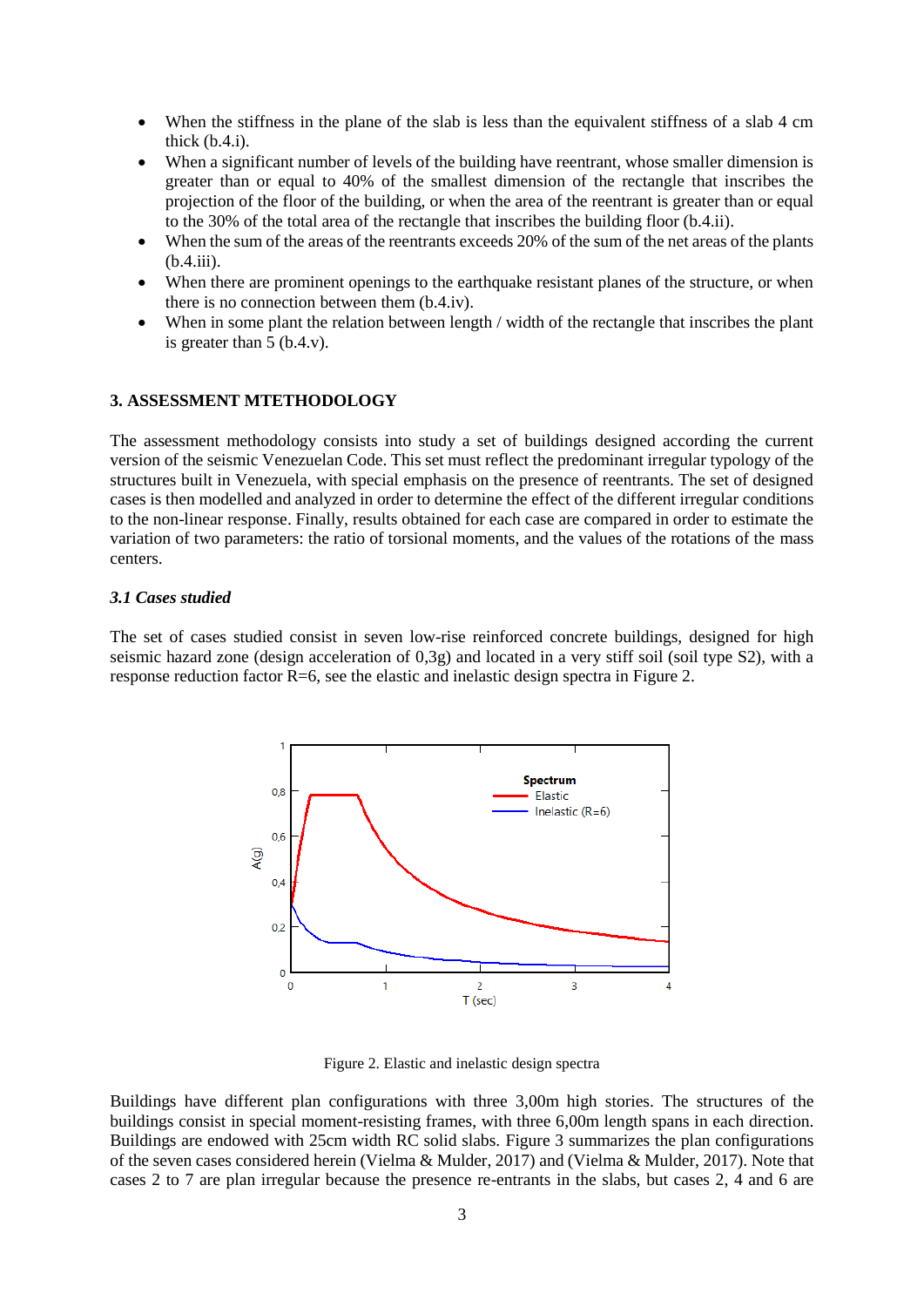provided with continuous beams in the open side, coupling the frames and avoiding the loss of stiffness in such frames, also avoiding the stress concentration in frames and adjacent zones which can occur during the application of lateral loads, see Figure 3. The specifications set for the materials are: concrete  $f'_c = 25 MPa$  and steel reinforcement  $F_y = 420 MPa$ .



Figure 3. Plan configurations of cases studied

# *3.2 Plan irregularity verifications*

In the next following sub-sections the results of the verification of the code-prescribed in-plan irregularity are shown.

#### *3.2.1 High eccentricity (b.1)*

High eccentricity must be checked comparing the value of the eccentricity obtained for both directions of the structure versus the radius of gyration in these directions. Results are summarized in Table 1.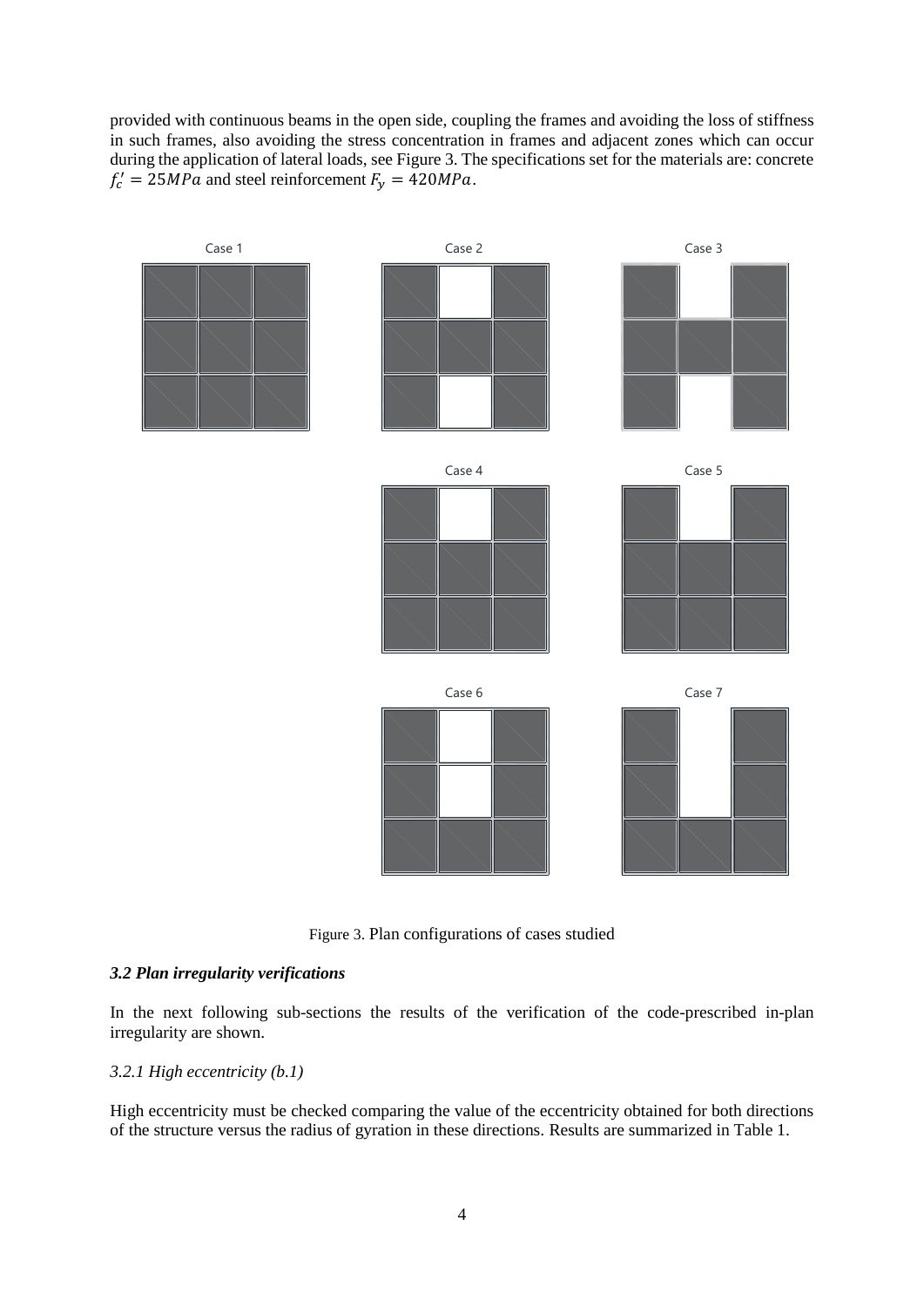| Case | $ex/rx(\%)$ | $ey/ry(\%)$ | <b>Verification</b> |
|------|-------------|-------------|---------------------|
| 1    | 0,00        | 0,00        |                     |
| 2    | 0,00        | 0,00        |                     |
| 3    | 3,66        | 0,00        | ✓                   |
| 4    | 0,00        | 0,00        |                     |
| 5    | 16,26       | 0,00        |                     |
| 6    | 16,15       | 0,00        |                     |
| 7    | 3,59        | 0,00        |                     |

Table 1. Comparison of eccentricities versus radius of gyration

### *3.2.2 High torsional risk (b.2)*

Results of the analysis of the high torsional risk verification are shown in Tables 2 and 3. There is a high torsional risk if any of the following conditions is achieved:

• The torsional radius of gyration is less than 50% of the stiffness radius of gyration (b.2.i).

| Case | $\frac{rtx}{rx}$ $\frac{0}{0}$ | $\frac{rty}{ry(\%)}$ | <b>Verification</b> |
|------|--------------------------------|----------------------|---------------------|
| 1    | 182,57                         | 182,57               |                     |
| 2    | 195,40                         | 163,04               | ✓                   |
| 3    | 204,30                         | 173,21               | ✓                   |
| 4    | 195,40                         | 163,04               | ✓                   |
| 5    | 179,75                         | 163,04               | ✓                   |
| 6    | 204,30                         | 173,21               | ✓                   |
| 7    | 179,35                         | 163,04               |                     |
|      |                                |                      |                     |

Table 2. Torsional radius of gyration comparison in both directions

• The distance between the center of mass and the center of stiffness exceeds 30% of the torsional radius of gyration in any of the directions of analysis (b.2.ii).

Table 3. Comparison of eccentricities versus torsional radius of gyration

| Case | $ex/rtx(\%)$ | $ey/rty(\%)$ | <b>Verification</b> |
|------|--------------|--------------|---------------------|
| 1    | 0,00         | 0,00         |                     |
| 2    | 0,00         | 0,00         |                     |
| 3    | 1,79         | 0,00         | ✓                   |
| 4    | 0,00         | 0,00         |                     |
| 5    | 9,07         | 0,00         |                     |
| 6    | 7,91         | 0,00         |                     |
| 7    | 2,00         | 0,00         |                     |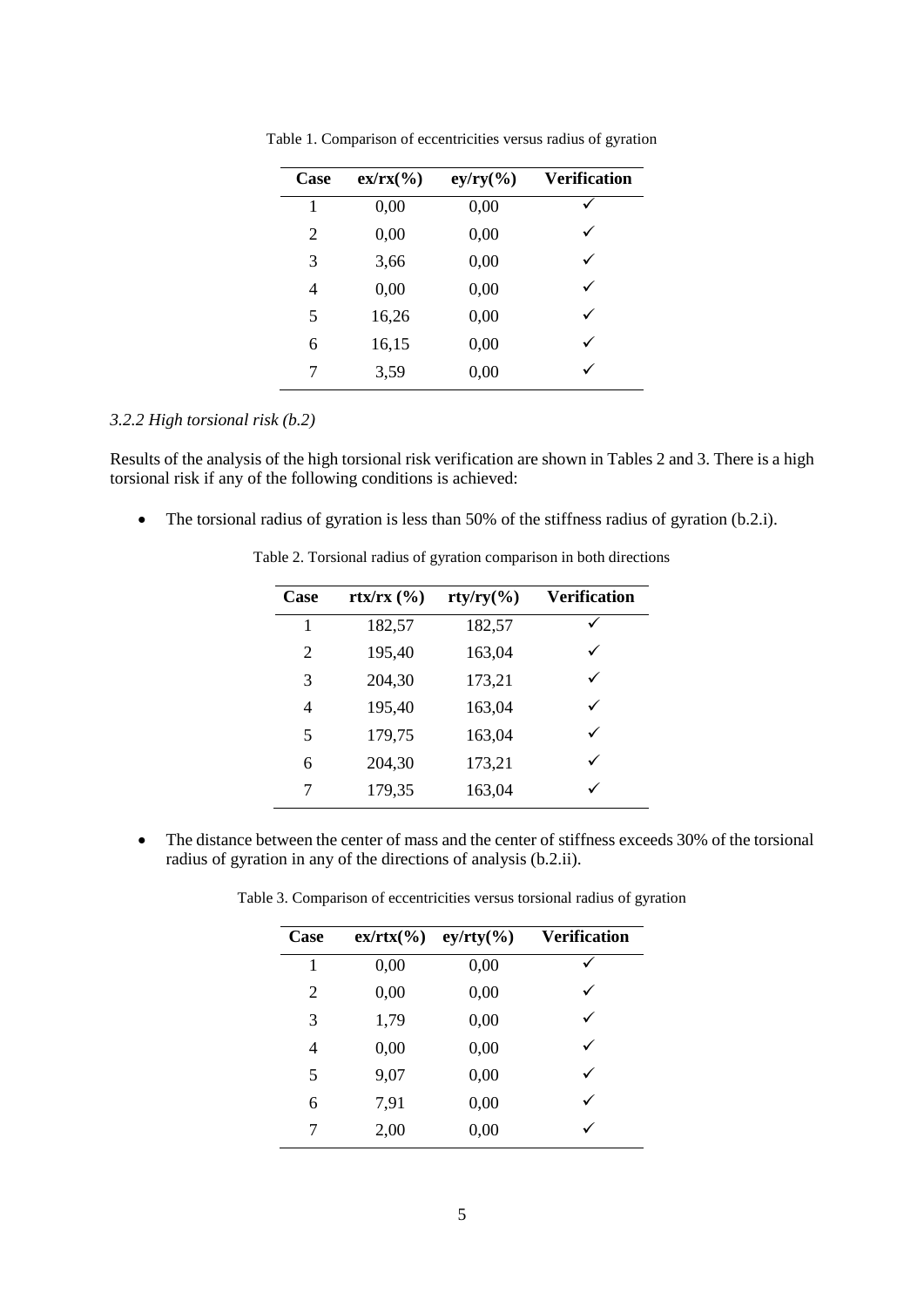#### *3.2.3 Non-orthogonal structural system (b.3)*

This situation occurs when the planes of the resistant system are not parallel to the main axis in any specific direction.

| Case           | <b>Verification</b> |
|----------------|---------------------|
| 1              |                     |
| $\overline{2}$ |                     |
| 3              |                     |
| 4              |                     |
| 5              |                     |
| 6              |                     |
| 7              |                     |

Table 4. Condition of orthogonal resistant lines

#### *3.2.4 Flexible diaphragm (b.4)*

Results of verifications are summarized in Table 5.

| <b>Case</b>    | b.4.i        | b.4.ii       | b.4.iii | $b.4$ .iv    | b.4.v |
|----------------|--------------|--------------|---------|--------------|-------|
|                | $\checkmark$ |              |         | $\checkmark$ |       |
| $\overline{2}$ | $\checkmark$ |              | ✓       | $\checkmark$ |       |
| 3              | ✓            | $\checkmark$ | ✓       | ✓            |       |
| $\overline{4}$ |              |              | ✓       |              |       |
| 5              | ✓            | $\checkmark$ | ✓       | ✓            |       |
| 6              |              | ×            |         |              |       |
|                |              | ×            |         |              |       |

Table 5. Verification of conditions to use rigid diaphragm

Finally, Table 6 summarized the actions required by code in order to perform the modelling and analysis of the cases studied, according to the results of the verifications showed in previous sub-sections. Note that only two actions are included according the analysis of the seismic code: penalty to the response reduction factor (R) for the structures which do not meet the criteria of the of points b.1 and b.2 of the code, and modelling the structures with flexible diaphragm, for those structures that do not comply with any of the normative provisions of point b.3.

The analysis, design and detailing of the buildings was performed according to the current Venezuelan seismic code for residential use only. However, interstory drift check was performed using an alternative energy-based procedure (Vielma, Barbat and Oller, 2010) and (Vielma, Barbat and Oller, 2010), thereby producing stiffer structures than the obtained according to the standard code procedure. The structures were analyzed using SeismoStruct software (Seismosoft , 2016). Each structural member was split into four elements, in order to capture the chord rotations in the special zones in which the concentration of the seismic damage is expected. Cross-sections obtained from the design process, were modeled using fibre elements, with the accurate location of every reinforcing bar, and taking into account the effect on the enhancement of the concrete confinement, provided by transversal and longitudinal reinforcement bars.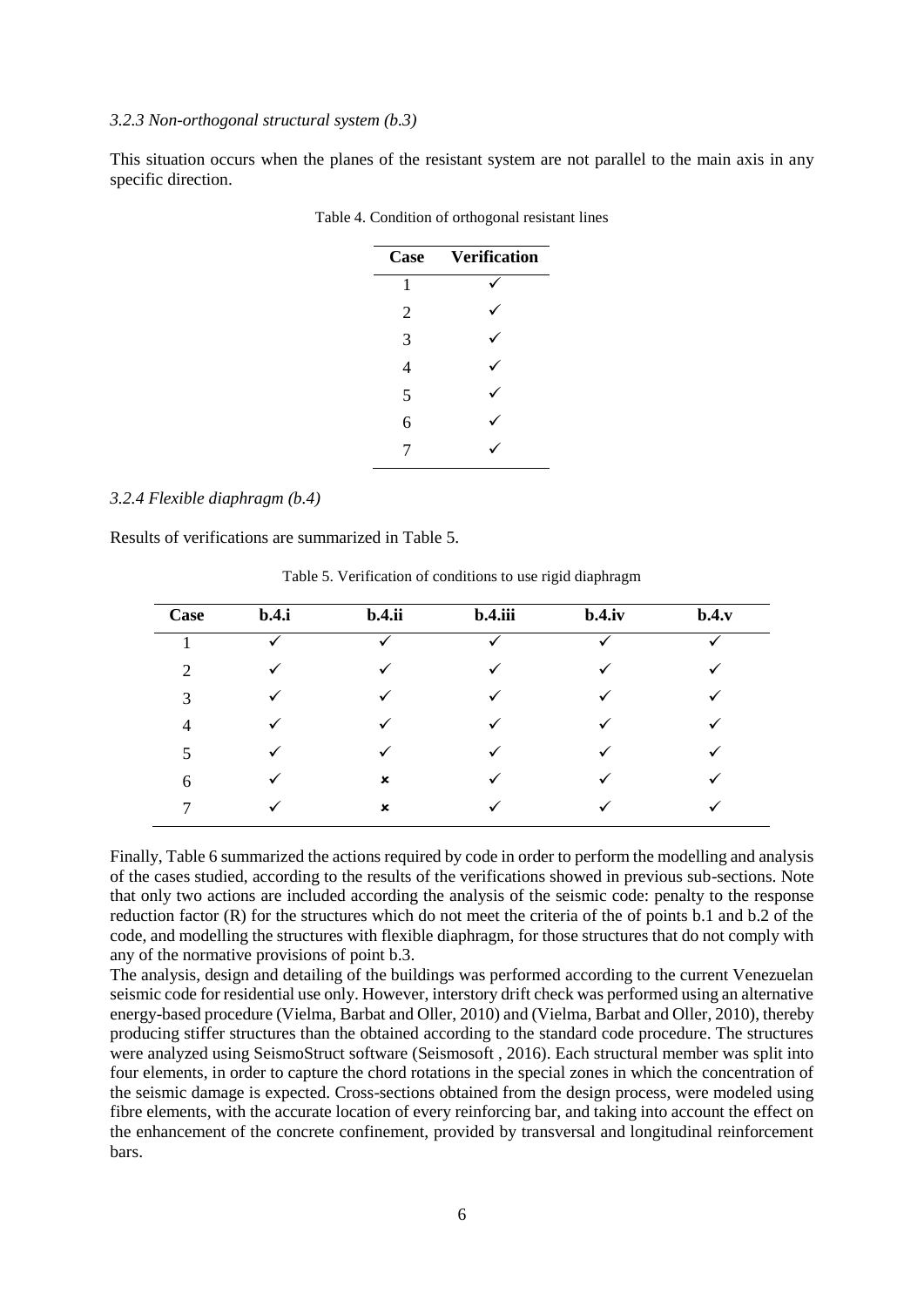| Case | R    | <b>Model</b>       |
|------|------|--------------------|
| 1    | 6,00 | Rigid diaphragm    |
| 2    | 6,00 | Rigid diaphragm    |
| 3    | 6,00 | Rigid diaphragm    |
| 4    | 6,00 | Rigid diaphragm    |
| 5    | 6,00 | Rigid diaphragm    |
| 6    | 6,00 | Flexible diaphragm |
| 7    | 6,00 | Flexible diaphragm |

Table 6. Captions of tables; first letter capitalized, period at end, and centrally aligned.

Once the structures were modeled, standard pseudo-static non-linear analysis (Pushover Analysis) was performed for each case, using a linear distribution shape for lateral forces, with a target roof displacement estimated as 4% of the total building height. The analysis was performed for both directions of the buildings, in order to account the influence of the plan irregularity in the capacity curve determination and in the damage distribution for each structural member. According to the criterion expressed in (Priestley, Calvi and Kowalski, 2007) no relocation of center of mass produced by accidental eccentricity was performed.

#### **4. RESULTS AND DISCUSSION**

In this section, the results of the analyses are presented. Two are the main characteristics of the response picked in order to assess the quality of the torsional behavior of the cases studied. The first one is the ratio of torsional moments, defined as the coefficient resulting from dividing the torsional moment reached in the support of the column at the position *ij* of the  $k - th$  case in the  $l - th$  direction, by the torsional moment reached in the support of the column in position  $i j$  of case 1, in the  $l - th$  direction. These torsional moments are extracted from the non-linear analysis (Pushover Analysis) for a displacement at roof level determined for each case according to the procedure N2 (Fajfar and Gašperšič, 1996) and (Magliulo, Maddaloni and Cosenza, 2012). In the following equation the ratio of torsional moments is shown:

$$
r_{klij} = \frac{tm_{klij}}{tm_{1lij}}
$$
 with 
$$
k = 2 \text{ to } 7
$$

$$
l = 1, 2
$$

$$
i = 1 \text{ to } 4
$$

$$
j = 1 \text{ to } 4
$$
 (1)

The results obtained are shown in Figures 4 and 5, which group the ratios according to the directions of analysis. The results in the x direction (irregular) show that the torques are amplified moderately in the supports of the columns of cases 2, 4 and 6 (cases with coupling beams), while they are significantly amplified in cases 3, 5 and 7 (without coupling beams), In addition, it can be noted that the greatest amplifications occur in cases 5 and 7 in which irregular geometry of the plants is added to the irregularity in the distribution of stiffness, which increases the eccentricity. This results are consistent with the obtained in the study of the response of RC buildings with other type of plan-irregularities (Herrera et al., 2013).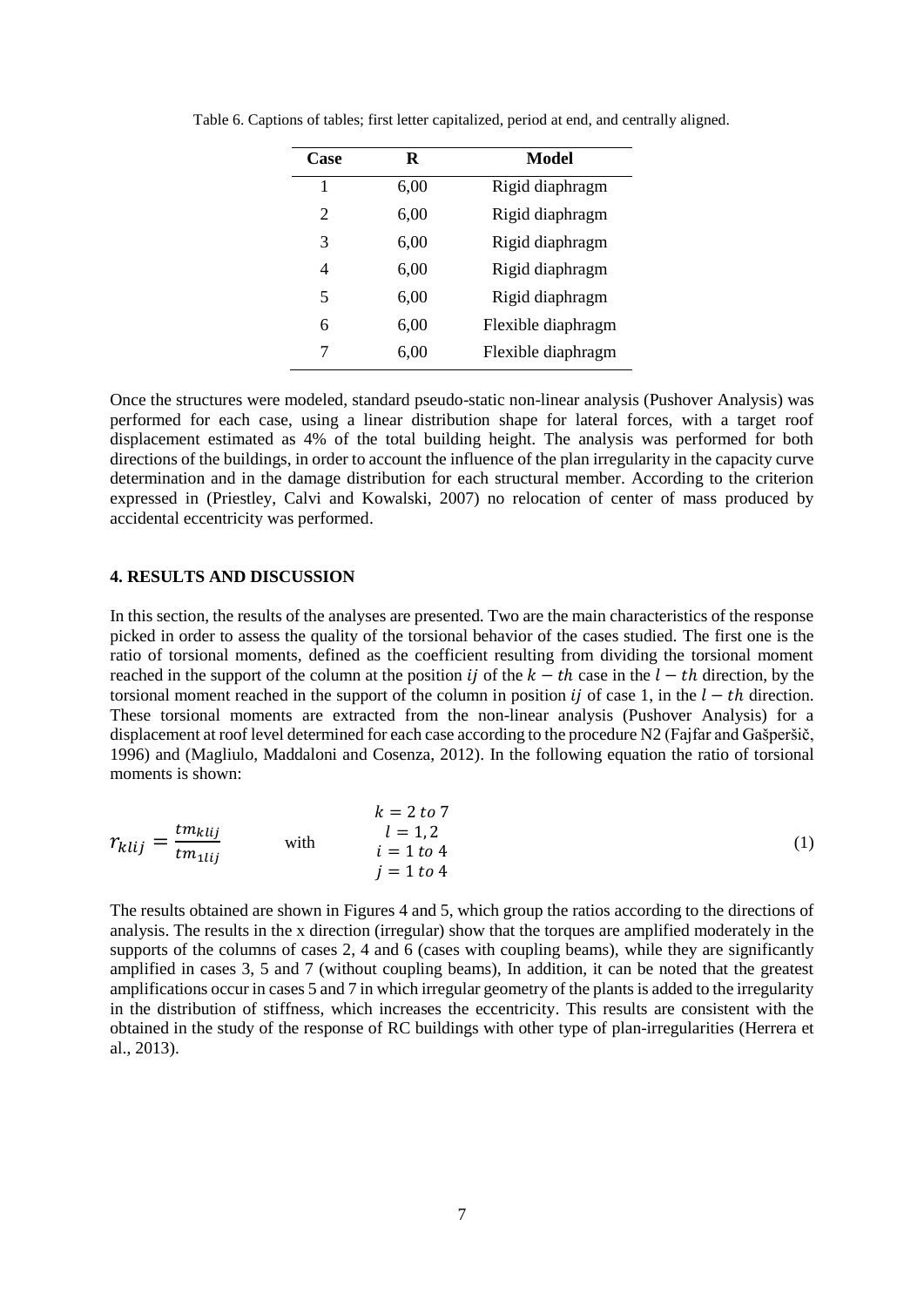

Figure 4. Ratios of torsional moments of cases studied analyzed in *x* (irregular) direction

Results of the ratio of torsional moments obtained from the analysis in y direction (regular) show a truly uniform response in each case, regardless of the presence of coupling beams. Large magnifications of torsional moments are not appreciated, so it can be concluded that the coupling beams in the regular direction of the building do not provide improvements to the response of this type of buildings with reentrants.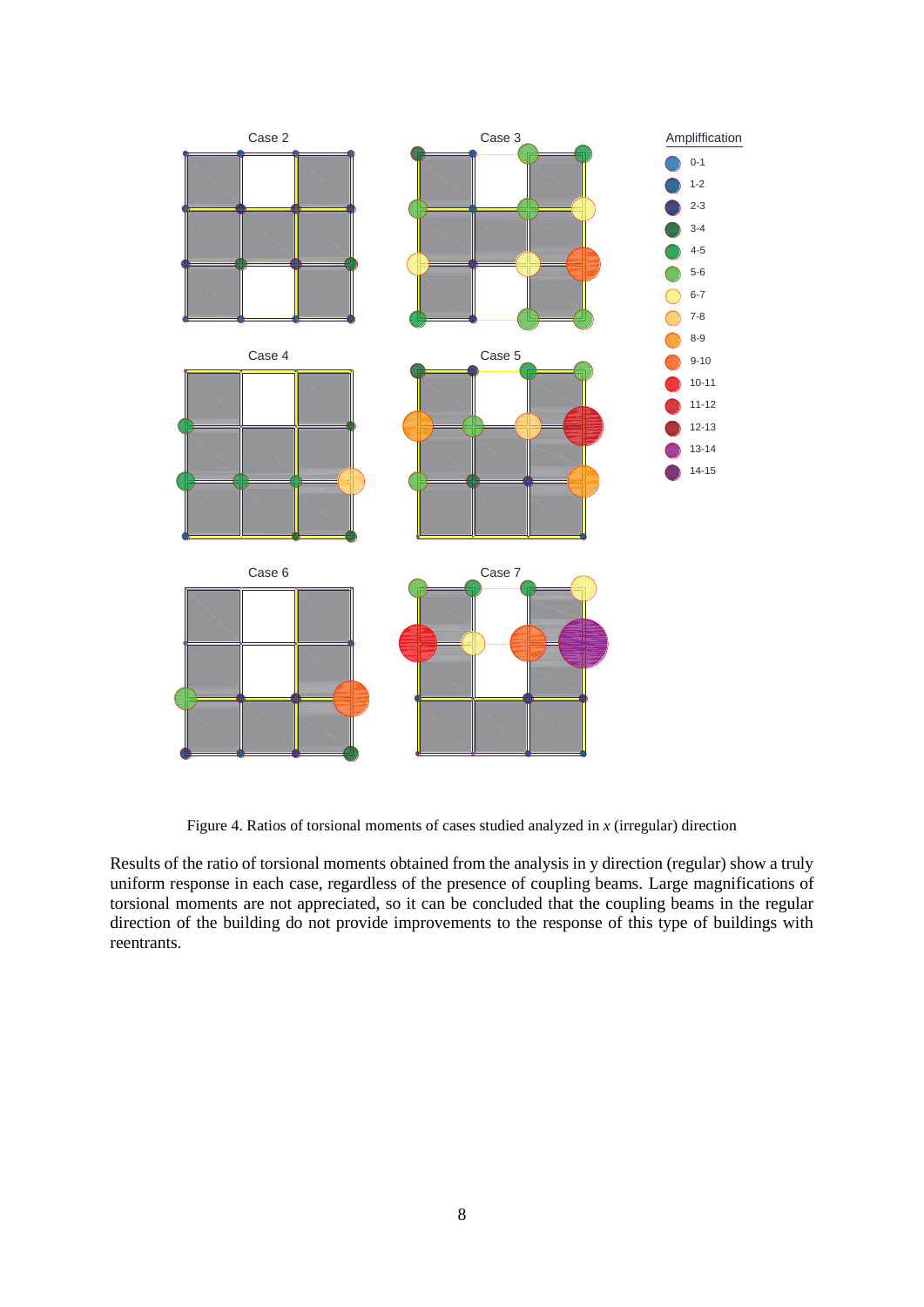

Figure 5. Ratios of torsional moments of cases studied analyzed in *y* (regular) direction

The second interesting characteristic is the rotation angle reached at the center of mass of the different cases studied. These rotations could be computed for every center of mass in each load step, according to the standard Pushover Analysis procedure, then leading to plot these values vs the roof level displacement.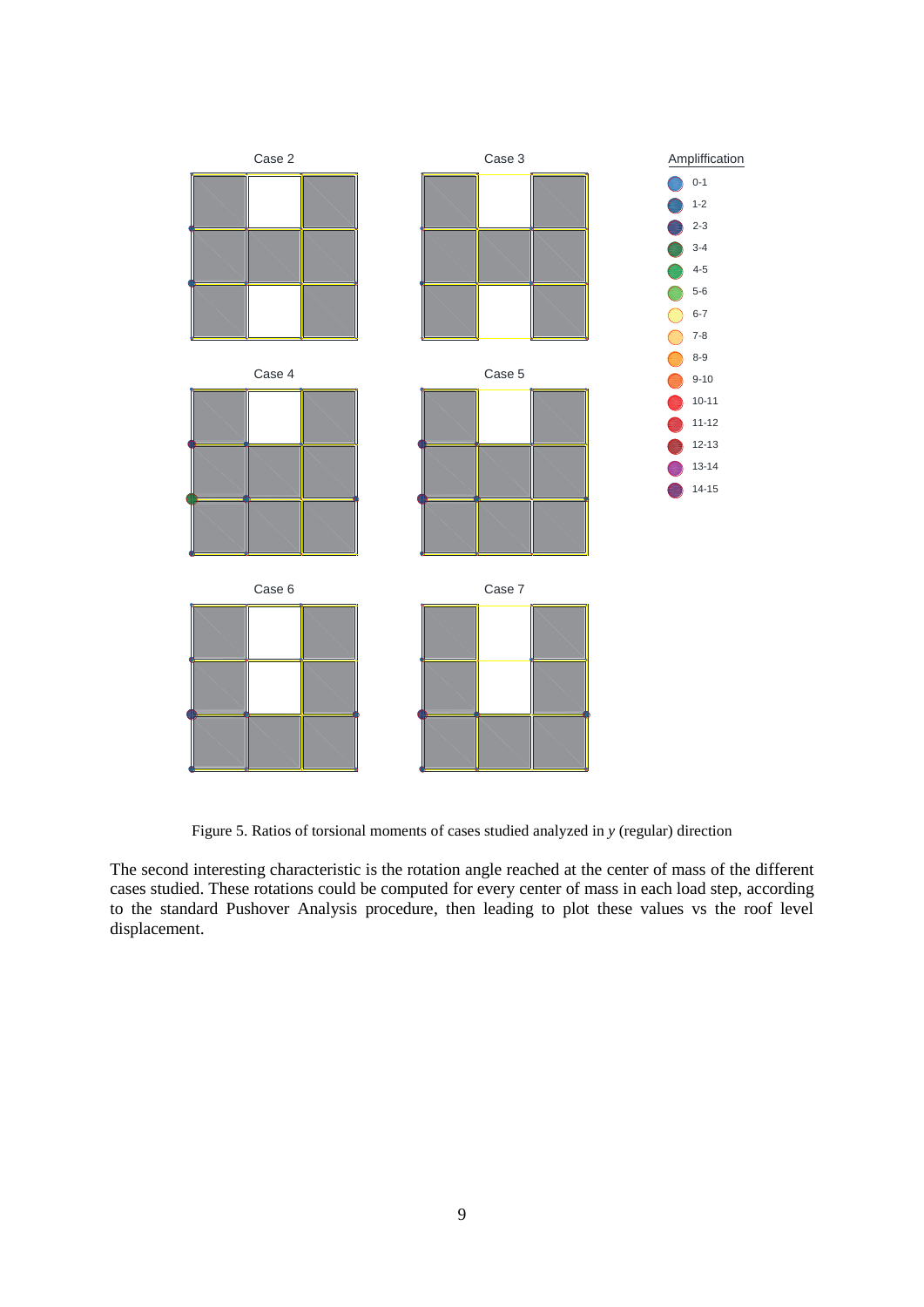

Figure 6. Rotations at the center of mass of cases analyzed in x direction

The results of the analysis in the *x* direction (irregular direction) show that the rotations of the centers of gravity of the cases with coupling beams (cases 2, 4 and 6), remain fairly uniform and do not exceed the value of 5E-4 rad. On the contrary, the cases that do not have coupling beams (cases 3, 5 and 7) reach rotations in the upper levels that approach the value of 5E-3 rad (10 times greater than the rotations of the cases with coupling beams), see Figure 6.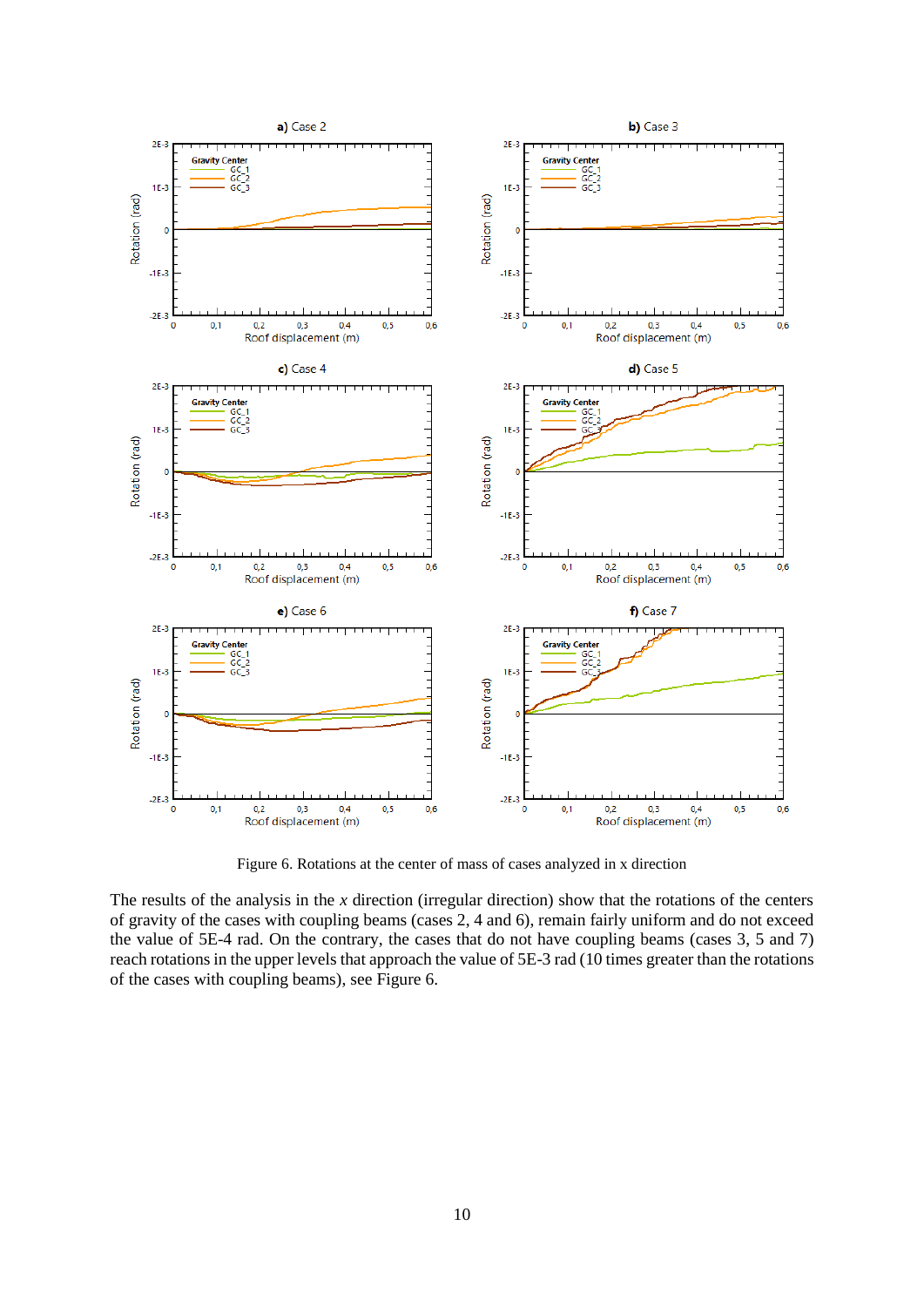

Figure 7. Rotations at the center of mass of cases analyzed in y direction

As for the results obtained in the direction and (regular) rotations of the centers of mass of all cases are fairly uniform, confirming the low influence of the coupling beams on the response in the regular direction. Logically, this result must be carefully interpreted, since it is expected that the seismic action affects the structure in a skewed manner with respect to the resistant planes, see Figure 7.

# **5. CONCLUSIONS**

In this work we have reviewed the particularities of the current version of the Venezuelan seismic standard regarding the analysis of buildings made of reinforced concrete with irregular plants.

The results obtained from the non-linear analysis of the set of cases, in which efforts have been made to mitigate the effect of the irregularity produced by the reentrants by using coupling beams of the gantries, show that the irregularity generates an appreciable increase in demand of torsional moments in the supports. The increase in the values of the rotations of the centers of gravity of the floors is also verified. It has been found that the addition of the coupling beams of the frames significantly improves the